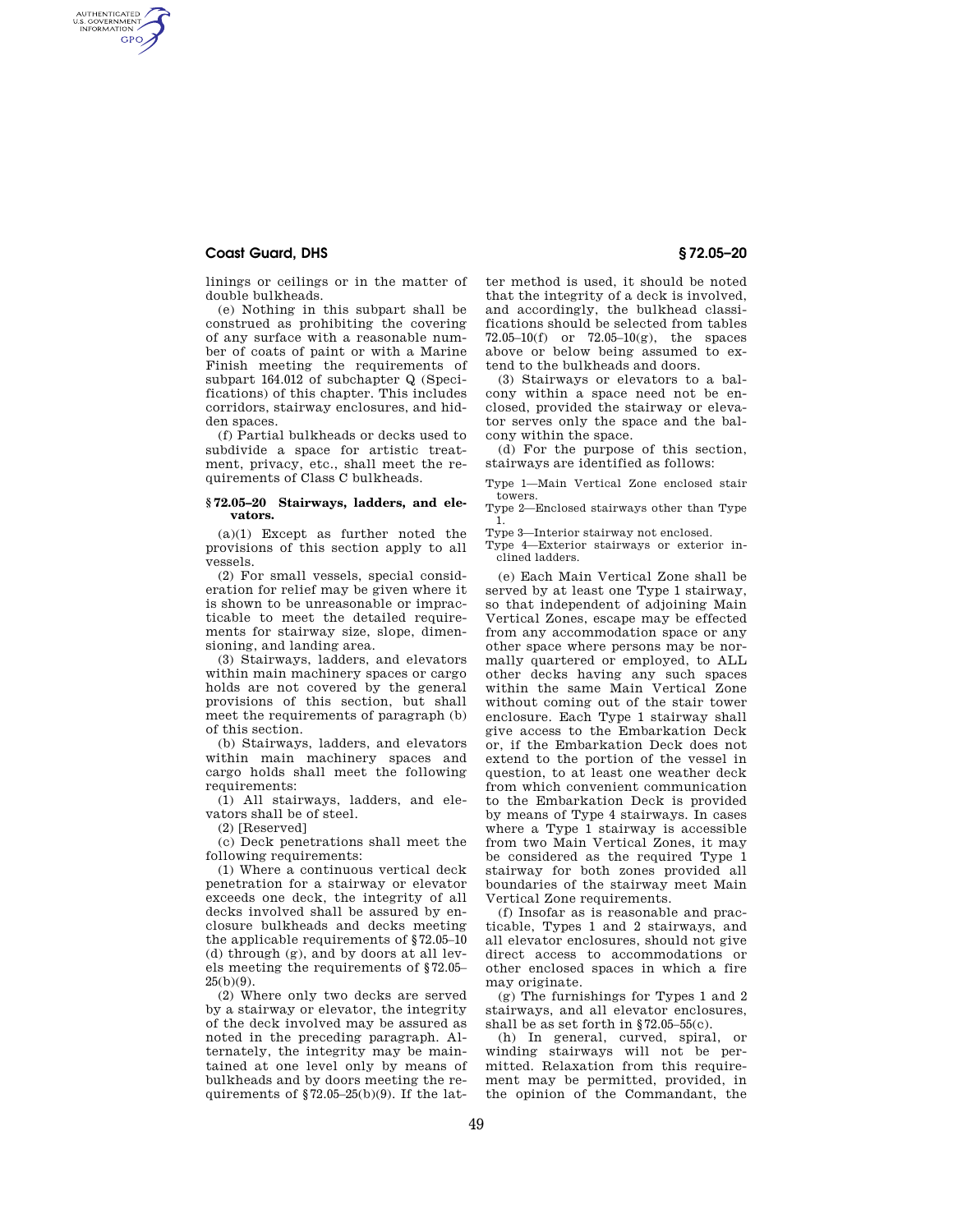proposed stairway is equivalent with respect to safety and dimensions to the stairways covered by this section.

(i) For all types of stairways, the stairs, platforms, and landings shall be of sufficient strength to sustain a load of 100 pounds per square foot with a factor of safety of 4 based on the ultimate strength.

(j) The stringers, treads, and all platforms and landings of all Types 1, 2, and 3 stairways shall be of solid steel construction. Risers shall be of approved incombustible material.

(k) For all types of stairways, handrails shall be fitted on both sides of the stairs. For stairways in excess of 66 inches in width, additional center handrails shall be provided. All handrails shall be fitted at a vertical height above the tread at its nosing of between 33 and 36 inches.

(l) For all types of stairways, the stair width shall be clear of all obstructions other than the handrails.

**§ 72.05–20 46 CFR Ch. I (10–1–10 Edition)** 

(m) Handrails and trim for all Types 1, 2, and 3 stairways shall be of approved ''incombustible materials.''

(n) For all types of stairways, there shall be no variation in the width of the stairs, the depth of the tread, or the height of the risers in any flight. Where variation in height of riser or depth of tread in different flights is necessary, such variations shall be minimized.

(o) For all types of stairways, the sum of the riser height and tread depth shall be at least 17 inches and not more than 18 inches. Types 1, 2, and 3 stairways having treads less than 10 inches in depth shall have a nosing of one inch or other means to provide additional room on the tread.

(p) All stairways shall be dimensioned in accordance with table 72.05– 20(p), depending upon the type of stairway and the number of persons served.

TABLE 72.05–20(p)

| Type of stair-<br>way | Primary use                           | Maximum<br>angle of<br>inclination<br>(degrees) | Minimum stair tread width, in inches, based upon number of per-<br>sons served by the stairway-Number of persons |           |           |       |       |           |         |
|-----------------------|---------------------------------------|-------------------------------------------------|------------------------------------------------------------------------------------------------------------------|-----------|-----------|-------|-------|-----------|---------|
|                       |                                       |                                                 | $1 - 10$                                                                                                         | $11 - 20$ | $21 - 30$ | 31-40 | 41–50 | $51 - 60$ | Over 60 |
|                       | Passenger or crew                     | 40                                              | 28                                                                                                               | 30        | 32        | 34    | 36    | 40        | 44      |
|                       |                                       | 40                                              | 28                                                                                                               | 30        | 32        | 34    | 36    | 36        | 36      |
|                       |                                       | 50                                              | 28                                                                                                               | 30        | 30        | 30    | 30    | 30        | 30      |
|                       | 4  Passenger or embarkation<br>route. | 45                                              | 28                                                                                                               | 30        | 30        | 30    | 30    | 30        | 30      |
|                       | Crew                                  | 55                                              | 24                                                                                                               | 24        | 24        | 24    | 24    | 24        | 24      |

(1) The maximum angle of inclination from the horizontal for any stairway shall be as given in table 72.05– 20(p).

(2) For all types of stairways, the minimum width shall be determined on a deck-by-deck basis. Except as further noted, on any particular deck, only those persons on that deck using the stairway are involved in the width determination. However, once a minimum required width has been established at any one level, that width may not be reduced at any subsequent deck level in the direction of normal escape. This does not prohibit the use of stair widths exceeding the required minimum for any particular flight or flights.

(3) The various spaces shall be considered to have the number of persons in them as follows:

(i) Passenger staterooms—designed capacity.

(ii) Crew staterooms—two-thirds designed capacity.

(iii) Theaters, dining halls, and similar spaces having fixed seating—maximum seating capacity.

(iv) Lounges, club rooms, etc.—1 person for every 20 square feet of deck area.

(v) Working spaces—normal operating capacity.

(4) Type 1 stairways shall be dimensioned on a deck-by-deck basis as described in the previous subparagraphs. In determining the number of persons using a Type 1 stairway, all persons within the Main Vertical Zone or Zones